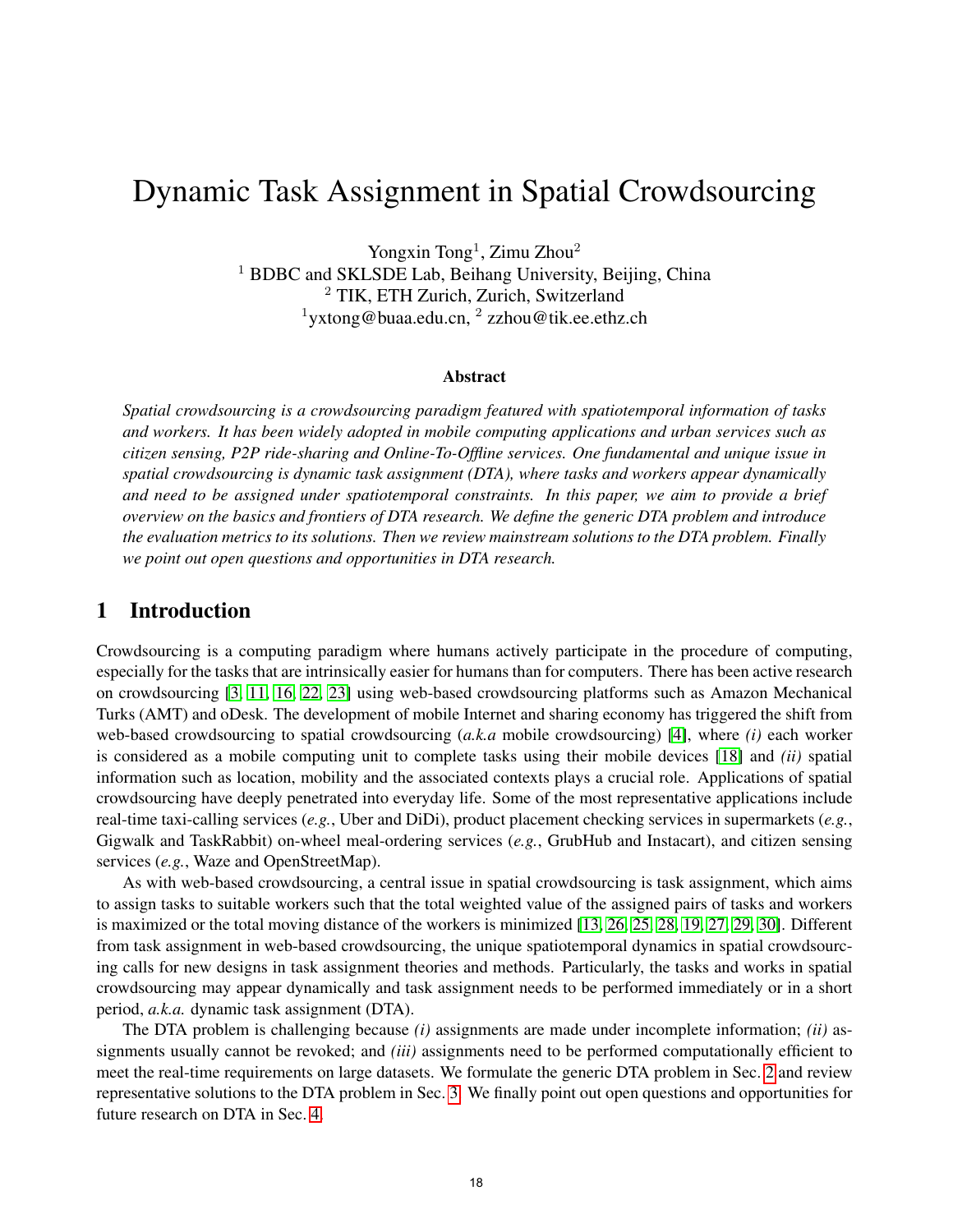# <span id="page-1-0"></span>2 Dynamic Task Assignment Problem

## 2.1 Problem Statement

For a spatial crowdsourcing platform ("platform" for short), the generic dynamic task assignment problem can be formulated based on the following definitions.

**Definition 1 (Task):** A task, denoted by  $t = < l_t, a_t, d_t, c_t >$ , at the location  $l_t$  in the 2D space is posted on the platform at time  $a_t$  and is either allocated to a worker who arrives on the platform before the response deadline  $d_t$  or cannot be allocated thereafter. No more than  $c_t$  worker are required to perform the task.

**Definition 2 (Worker):** A worker, denoted by  $w = \langle l_w, a_w, d_w, c_w \rangle$ , arrives at the platform with an initial location  $l_w$  in the 2D space at time  $a_w$  and either performs a task which arrives at the platform before its response deadline  $d_w$  or does not conduct any task. Once a worker finishes a task, s/he can be viewed as a new worker if s/he is willing to be assigned other tasks. A worker is able to perform  $c_w$  tasks at most.

**Definition 3 (Constraint Function):** A constraint function  $f_c(t, w)$  is used to indicate whether t can be assigned to  $w$ . Generally speaking, the constraint function is related to some spatiotemporal requirements, such as whether t is in the service range of w, or whether w can arrive at the position of t before its deadline.

**Definition 4 (Utility Function):** A utility function  $f_u(t, w)$  is used to measure the utility of assigning t to w. It can be the payoff of the task or the payoff times the probability that  $t$  can be finished successfully.

**Definition 5 (Distance Function):** A moving cost function  $f_d(t, w)$  is used to measure the cost of w if s/he moves to the location of t to perform the task. In practice the distance function can be the Euclidean distance or road network distance between t and w.

**Definition 6 (DTA Problem):** Assume a set of tasks T, a set of workers W, a constraint function  $f_c(\cdot, \cdot)$ , a utility function  $f_u(\cdot, \cdot)$  and a distance function  $f_d(\cdot, \cdot)$  on a spatial crowdsourcing platform. Suppose initially there is no task or worker on the platform. Workers and tasks then arrive dynamically at any time. The DTA problem is to find an assignment M among the tasks and the workers for different objectives, which can be either maximizing the total utility  $U = \sum_{(t,w)\in M} f_u(t,w)$  or minimizing the total moving cost  $C = \sum_{(t,w)\in M} f_d(t,w)$  of the assignment pairs, such that the following constraints are satisfied:

- Spatiotemporal constraint:  $\forall (t, w) \in M$ ,  $f_c(t, w) = 1$ , which means that t can be assigned to w.
- Invariable constraint: once a task t is assigned to a worker w, the allocation of  $(t, w)$  cannot be changed.

As opposed to static task assignment, where the spatiotemporal information of all the workers and tasks is known, the DTA problem needs to make an effective assignment with partial information about the workers and tasks. We illustrate the DTA problem for maximizing the total utility using the following example.

**Example 1:** Suppose we have five tasks  $t_1-t_5$  and three workers  $w_1-w_3$  on a spatial crowdsourcing platform, whose initial locations are shown in a 2D space in Fig. [1.](#page-2-0) Each worker has a spatial restricted activity range, indicating that the worker can only conduct tasks that locate within the range, which is shown as a dotted circle in Fig. [1.](#page-2-0) Each user also has a capacity  $(i.e., c_w)$ , which is the maximum number of tasks that can be assigned to him/her. In this example, the capacity of each worker is [2](#page-2-0) and the capacity of each task is 1. Fig. 2 presents the utility values for each pair of task and worker, which is marked on the edge between the worker and the task. In the static scenario, the total utility of the optimal task assignment is 10 (marked in red in Fig. [2\)](#page-2-0). However, in the dynamic scenario, the offline solutions are not always applicable since both the workers and the tasks arrive dynamically at the platform. This is the main challenge for dynamic task assignment.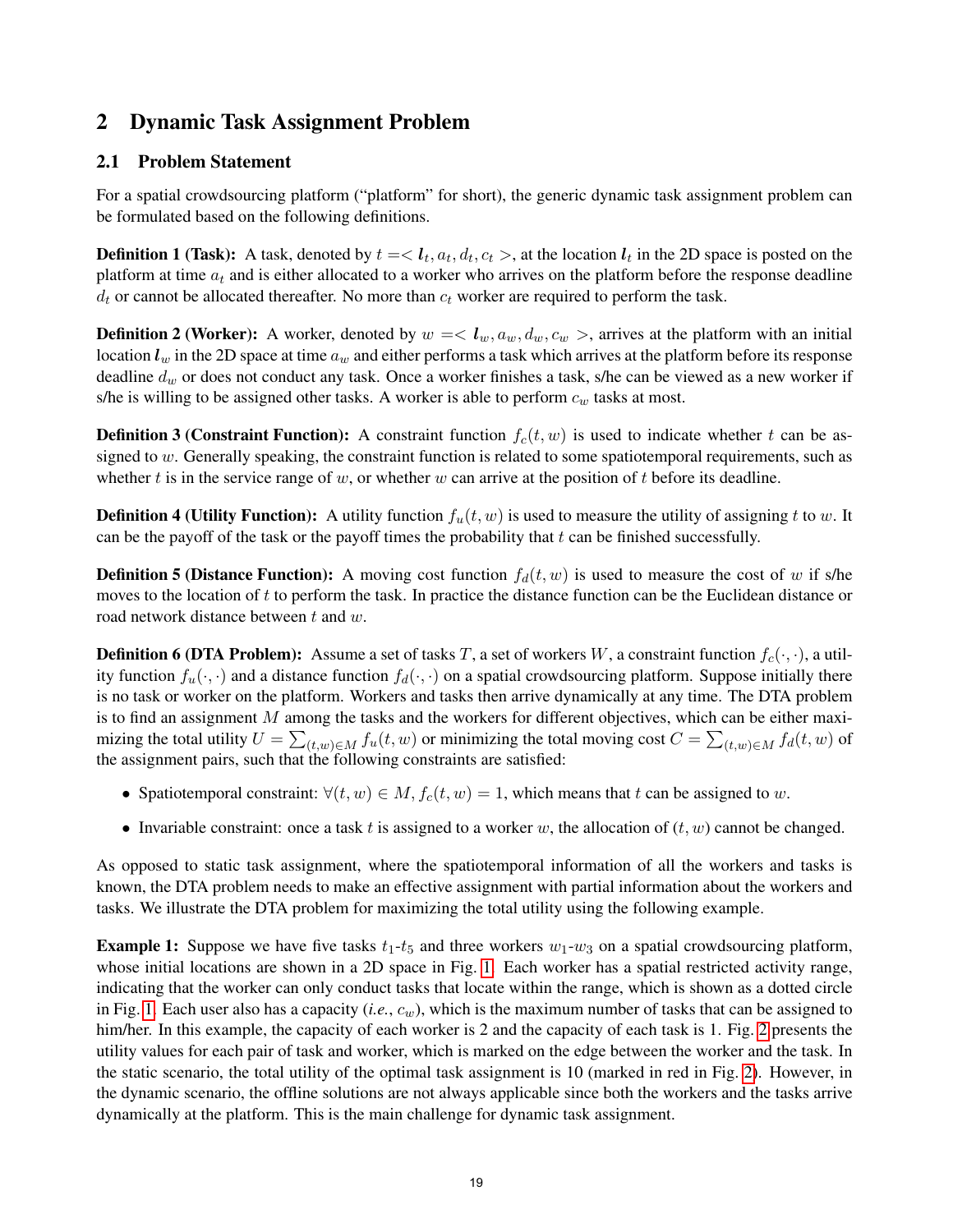<span id="page-2-0"></span>

Figure 1: An instance of dynamic task assignment. Figure 2: The utility between workers and tasks.

#### 2.2 Evaluation Metric for DTA Algorithms

The solutions to the DTA problem are usually online algorithms [\[2\]](#page-5-3).Different from traditional approximation algorithms for which approximation ratios are utilized to measure the approximation quality, for online algorithms, *competitive ratios (CR)* are used to evaluate their performance. In particular, the competitive ratio measures how good an online algorithm is compared with the optimal result of the offline model where all the information is provided. Based on different assumptions on the arrival order of the tasks and workers, typical online models include the adversarial model, random order model and i.i.d model. Take the goal of maximizing total utility as examples. The corresponding competitive ratios of the three types of online models are defined as follows.

**Definition 7 (CR in the Adversarial Model [\[17\]](#page-6-6)):** The competitive ratio in the the adversarial model of a specific online algorithm for the DTA problem is the following minimum ratio between the result of the online algorithm and the optimal result over all possible arrival orders of the tasks and the workers,

$$
CR_A = min_{\forall G(T, W, U) \text{ and } \forall v \in V} \frac{\text{Performance of } M}{\text{Performance of } OPT}
$$
(1)

where  $G(T, W, U)$  is an arbitrary input of tasks, workers and their utilities, V is the set of all possible input orders, and  $v$  is one order in  $V$ .

Definition 8 (CR in the Random Order Model [\[17\]](#page-6-6)): The competitive ratio in the the random order model of a specific online algorithm for the DTA problem is the following ratio,

$$
CR_{RO} = min_{\forall G(T, W, U)} \frac{E[\text{Performance of } M]}{\text{Performance of } OPT}
$$
 (2)

where  $G(T, W, U)$  is an arbitrary input of tasks, workers and their utilities,  $\frac{E[MaxSum(OPT)}{MaxSum(OPT)}$  is the expectation of the ratio of the total utility produced by the online algorithm and the optimal total utility of the offline scenario over all possible arrival orders.

**Definition 9 (CR in the i.i.d Model [\[10\]](#page-6-7)):** The competitive ratio in the i.i.d model of a specific online algorithm for the DTA problem is the minimum ratio of the result of the online algorithm over the optimal result under all possible arrival orders generated by the spatiotemporal distributions of the tasks and the workers  $\mathcal{D}_R$  and  $\mathcal{D}_W$ ,

$$
CR_{i.i.d} = min_{\forall G(T,W,U) \text{ and } \forall v \in V \text{ follows } \mathcal{D}_{\mathcal{R}} \text{ and } \mathcal{D}_{\mathcal{W}} \text{ Performance of } \overline{OPT}
$$

where  $G(T, W, U)$  is an arbitrary input of tasks, workers and their utilities, V is the set of all possible input orders of tasks and the workers, and  $v$  is one order in  $V$ .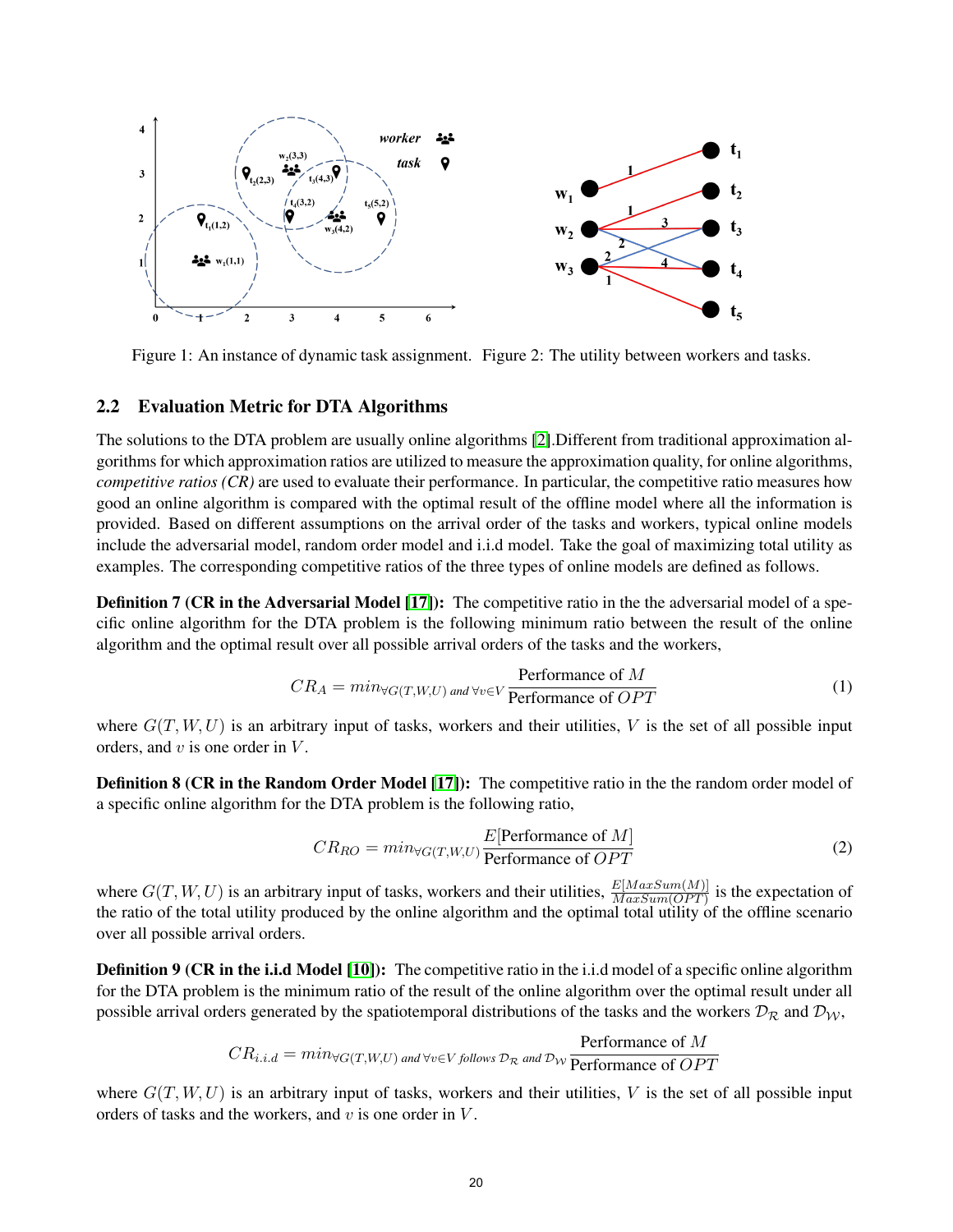## <span id="page-3-0"></span>3 Dynamic Task Assignment Algorithms

Solutions to the dynamic task assignment problem roughly fall into two modes: batch mode and real-time mode. Batch mode periodically processes a set of workers and tasks that arrive within a specific time interval. Realtime mode makes an assignment immediately when a worker or a task appears on the platform. Both modes are able to handle dynamically arrived workers and tasks. However, only the real-time mode is suited for stringent real-time requirement, *i.e.*, tasks should be assigned immediately upon arrival.

## 3.1 Batch Mode

<span id="page-3-1"></span>The basic idea of the batch mode is to periodically make an assignment in the static scenario, *i.e.*, both workers and tasks have already appeared on the platform. All the existing solutions in the batch mode [\[13,](#page-6-4) [14,](#page-6-8) [21,](#page-6-9) [20,](#page-6-10) [6\]](#page-5-4) aim to maximize the total utility. According to the methods to conduct the static assignment, the batch mode can be further categorized as *maxmimum flow based* methods [\[13,](#page-6-4) [14,](#page-6-8) [21\]](#page-6-9) and *greedy based* methods [\[20,](#page-6-10) [6\]](#page-5-4).



Figure 3: The procedure of reducing DTA to the maximum flow problem.

Maximum Flow Based Methods. Kazemi *et al.* [\[13\]](#page-6-4) are the first to use a batch mode solution to the DTA problem in spatial crowdsourcing. Since they aim to maximize the number of performed tasks (*i.e.*, the utility between each worker and task is 1), the basic idea is to reduce the instance of DTA into an instance of maximum flow problem. Fig. [3](#page-3-1) illustrates the procedure of the reduction. First, the capacity of the edge (src,  $w_i$ ) is  $c_{w_i}$ because each worker can only perform  $c_{w_i}$  tasks at most. Second, since workers can only perform tasks that are in their regions (*e.g.*,  $w_1$  can only perform  $t_1$ ), the vertex mapped from  $w_i$  can transfer flow to only some of the vertices mapped from those tasks (*e.g.*, the edge between  $w_1$  and  $t_1$ ). The capacity of the edge between workers and tasks is 1 because a worker would not repeatedly perform the same task. Last, the capacity of the edge  $(t_j, dest)$  is  $c_{t_j}$  because a task can only have at most  $c_{t_j}$  assigned workers. By reducing to the maximum flow problem, any algorithm that computes the maximum flow in the network can be used to solve the instance, *e.g.*, Ford-Fulkerson algorithm [\[15\]](#page-6-11). Finally, the assignment between workers and tasks can be induced through the flow and capacity between  $w_i$  and  $t_j$  in the instance of maximum flow problem. Consequently, to solve the DTA problem we repeat this step for every batch.

Multiple heuristics techniques have been proposed to optimize solutions in the batch mode. Hient *et al.* [\[21\]](#page-6-9) introduce a Least Location Entropy Priority (LLEP) strategy to seek a global optimal by considering future coming workers. They use entropy of a location to measure the total number of workers in that location as well as the relative proportion of their future visits to that location. A higher priority is given to tasks located in areas with smaller location entropy, because those tasks have a lower chance of being completed by other workers. A Nearest Neighbor Priority (NNP) Strategy is also proposed to minimize the total travel distance of workers.

Greedy Based Methods. Greedy is a straightforward batch mode solution to the DTA problem. Hien *et al.* [\[20\]](#page-6-10) propose to always select the worker who has the maximum number of unperformed tasks. Cheng *et al.* [\[6\]](#page-5-4) design a greedy strategy to always select the pair of worker and task with the maximum utility. The benefit of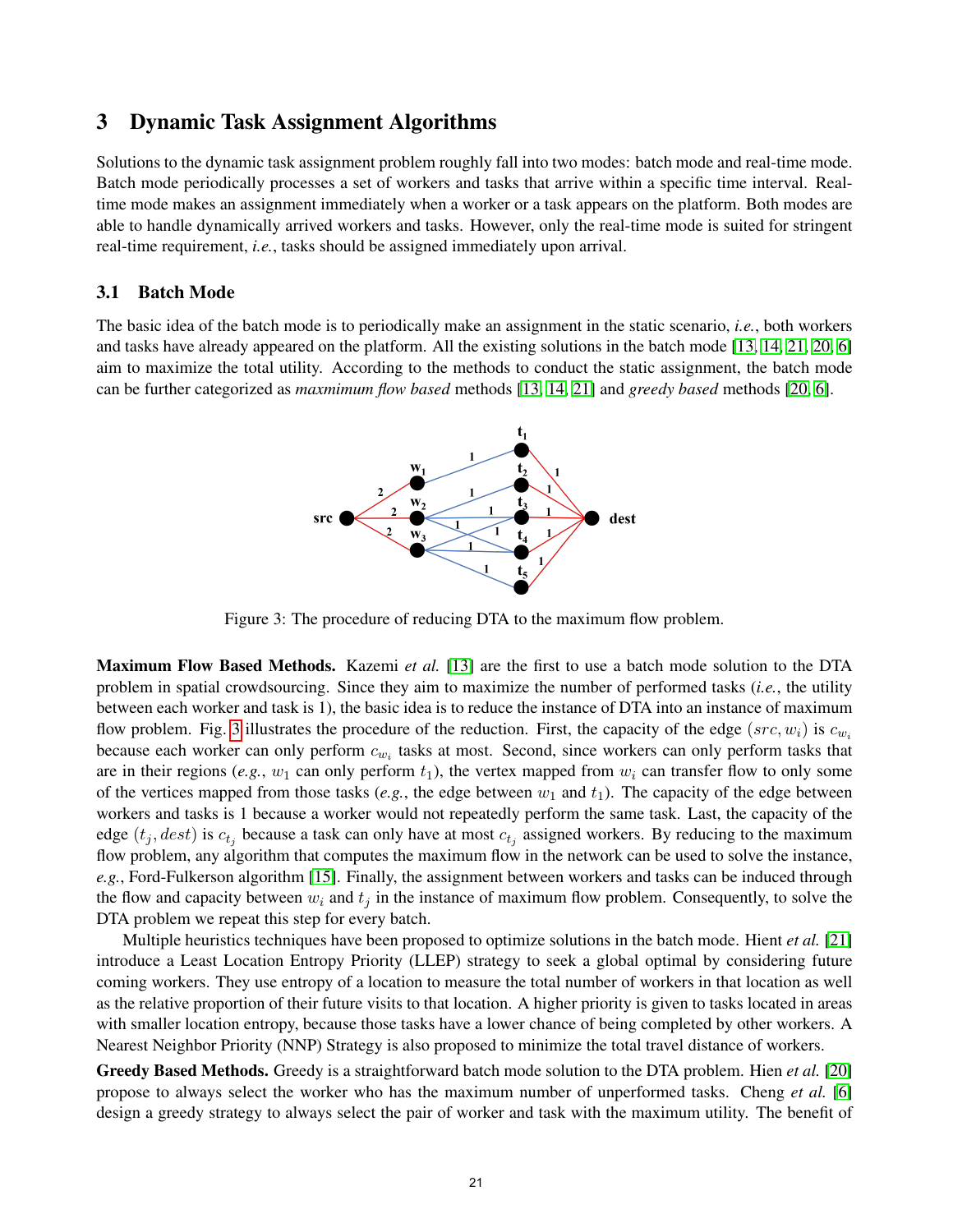the greedy methods is that they are usually efficient and a few techniques can help improve the effectiveness of the methods. Some successful optimization techniques include prediction the arrivals of tasks and workers [\[6\]](#page-5-4), divide-and-conquer [\[6\]](#page-5-4), etc.

Summary. A comprehensive experimental comparison among batch-based solutions can be found in [\[5\]](#page-5-5). LLEP [\[21\]](#page-6-9) is more effective but less efficient due to the time complexity of maximum flow problem and NNP [\[21\]](#page-6-9) is more efficient. Note that assignment algorithms in the batch mode are online algorithms and it is possible to analyze their theoretical guarantees under partial information, *i.e.*, competitive ratio. However, all the methods in the batch mode [\[13,](#page-6-4) [14,](#page-6-8) [21,](#page-6-9) [20,](#page-6-10) [6\]](#page-5-4) can only guarantee their effectiveness within a batch but there is no guarantee on the global performance. It remains open whether the batch mode is competitive under the adversarial model, random order model and i.i.d model.

## 3.2 Real-time Mode

Solutions in the real-time mode to the DTA problem decide the assignment once a worker or a task appears on the platform and are thus more challenging than those in the batch mode. Existing solutions in the real-time mode vary in objective goals. Popular optimization objectives include minimizing the total travel distance between workers and tasks [\[12,](#page-6-12) [1,](#page-5-6) [17,](#page-6-6) [25\]](#page-7-2) such that the average waiting time of tasks (*e.g.*, passengers in taxi dispatching services [\[31\]](#page-7-7)) is minimized, and maximizing the total utility between workers and tasks [\[26,](#page-7-1) [19,](#page-6-5) [28,](#page-7-3) [7,](#page-6-13) [8\]](#page-6-14).

Minimizing the Total Distance. Greedy [\[12\]](#page-6-12) can be a naive method to immunize the total distance. It matches each new arrival request to its currently nearest unmatched worker. The competitive ratio of Greedy is  $O(2<sup>n</sup>−1)$ under adversarial model [\[12\]](#page-6-12). In [\[12\]](#page-6-12), the authors also propose another method, called Permutation, to further improve the competitive ratio to  $O(2n-1)$ . The basic idea of Permutation is to make an assignment for each task according to the result of the offline minimum weighted matching (*e.g.*, Hungarian algorithm). Since a deterministic method may easily obtain a worse competitive ratio under the adversarial model, other researchers [\[1,](#page-5-6) [17\]](#page-6-6) utilize the Hierarchically Separated Tree (HST) [\[9\]](#page-6-15) to design a randomized algorithm such that a log-scale competitive ratio can be obtained. Specifically, they first embed the metric space into an HST. Then, they use HST-Greedy [\[17\]](#page-6-6) and HST-Reassignment [\[1\]](#page-5-6) to achieve the ratio of  $O(\log^3 n)$  and  $O(\log^2 n)$ . However, these studies [\[12,](#page-6-12) [1\]](#page-5-6) mainly focus on analyzing the worst-case competitive ratios of the proposed online algorithms, while [\[25\]](#page-7-2) studies the performance of these algorithms in practice (*i.e.*, Random Order Model). Particularly, they observe a surprising result that the simple and efficient greedy algorithm, which has been considered as the worst due to its exponential worst-case competitive ratio, is significantly more effective than other algorithms. They further show that the competitive ratio of the worst case of the Greedy algorithm is actually a constant of 3.195 in the average-case analysis.

Maximizing the Total Utility. In order to maximize the total utility between workers and tasks, Tong *et al.* [\[26\]](#page-7-1) propose a Hungarian-based method called TGOA with competitive ratio  $1/4$  under random order model. They also propose a greedy-based method called TGOA-Greedy with competitive ratio 1/8 under the same model. Both [\[26\]](#page-7-1) and [\[19\]](#page-6-5) propose a threshold-based method to maximize the utility in bipartite matching [\[26\]](#page-7-1) and trichromatic matching [\[19\]](#page-6-5). A threshold of utility is sampled beforehand and the method arbitrarily choose an assignment only if the utility between the worker and the task is above the threshold. In practice, prediction is also used to improve the effectiveness and efficiency of the real-time methods [\[28,](#page-7-3) [24,](#page-7-8) [7,](#page-6-13) [8\]](#page-6-14).

Summary. A comprehensive experimental comparison among solutions in the real-time mode which minimize the total distance can be found in [\[25\]](#page-7-2). From large-scale evaluations, a surprising result is observed that the simple greedy algorithm may be still competitive in the random order model, which is more practical than the adversarial model. Nevertheless, comprehensive evaluations among solutions in the real-time mode in the goal of maximizing the total utility are still missing.

We summarize existing solutions in the real-time mode in Table [1.](#page-5-7) Constant competitive ratio is usually achievable under the random order model and the i.i.d model. The competitive ratio under i.i.d model is usually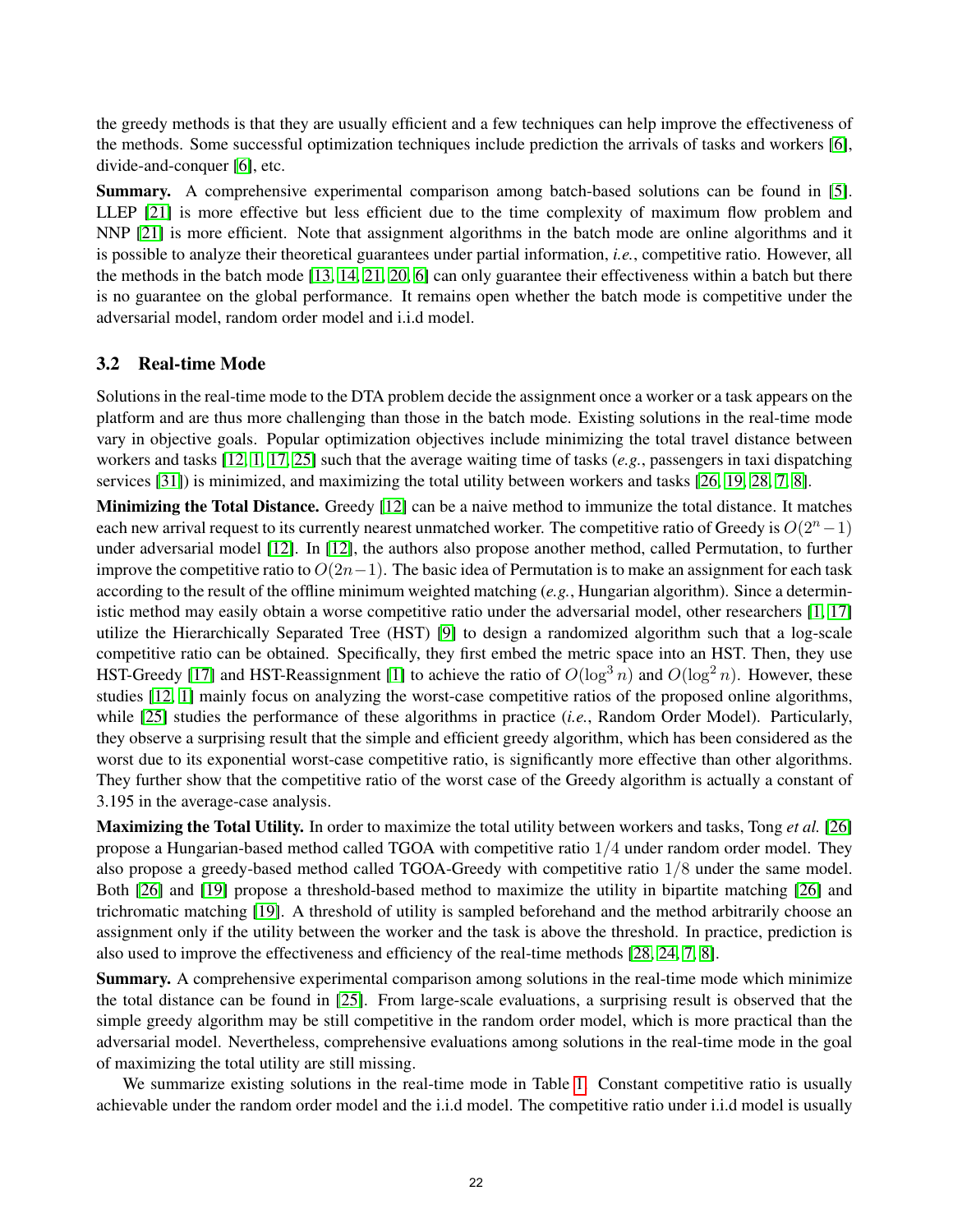| Objective         | Method                   | Analysis Model | Competitive Ratio                 |
|-------------------|--------------------------|----------------|-----------------------------------|
| Minimize Distance | Greedy [12]              | Adversarial    | $O(2^n - 1)$                      |
|                   | Permutation [12]         | Adversarial    | $O(2n-1)$                         |
|                   | HST-Greedy [17]          | Adversarial    | $O(\log^3 n)$                     |
|                   | HST-Reassignment [1]     | Adversarial    | $O(\log^2 n)$                     |
|                   | Greedy [25]              | Random order   | 3.195 in worst case               |
| Maximize Utility  | <b>TGOA</b> [26]         | Random Order   | 0.25                              |
|                   | TGOA-Greedy [26]         | Random Order   | 0.125                             |
|                   | Basic-Threshold [19]     | Random Order   | $\overline{1/(3e\ln(U_{max}+1))}$ |
|                   | POLAR-OP <sub>[28]</sub> | i.i.d          | 0.47                              |
|                   | $ADAP$ [7]               | i.i.d          | $0.5-\epsilon$                    |
|                   | NADAP <sup>[8]</sup>     | i.i.d          | 0.295                             |

<span id="page-5-7"></span>Table 1: Comparisons of existing real-time solutions to the dynamic task assignment problem.

higher, because prediction is usually helpful to improve the effectiveness of method in practice [\[28,](#page-7-3) [7,](#page-6-13) [8\]](#page-6-14).

# <span id="page-5-2"></span>4 Conclusion

In this article, we formulate the generic Dynamic Task Assignment (DTA) problem for spatial crowdsourcing and briefly review the state-of-the-art solutions to the DTA problem. As an emerging research topic, DTA is far from mature. We list some of the open questions below. One interesting open problem is whether Greedy can achieve constant competitive ratio under the random order model for the DTA problem when minimizing total distance [\[25\]](#page-7-2). Another open issue is whether existing spatial indexes, which support moving object queries, can be extended to support the online data processing in spatial crowdsourcing. Finally, well-defined benchmarks to test and compare different spatial crowdsourcing data processing techniques are still missing. We envision this paper to not only raise awareness of DTA in the database community but also invite the database researchers to advance this promising area.

# References

- <span id="page-5-6"></span>[1] N. Bansal, N. Buchbinder, A. Gupta, and J. Naor. A randomized  $o(log^2k)$ -competitive algorithm for metric bipartite matching. *Algorithmica*, 68(2):390–403, 2014.
- <span id="page-5-3"></span>[2] A. Borodin and R. El-Yaniv. *Online computation and competitive analysis*. Cambridge University Press, 2005.
- <span id="page-5-0"></span>[3] L. Chen, D. Lee, and T. Milo. Data-driven crowdsourcing: Management, mining, and applications. In *31st IEEE International Conference on Data Engineering*, ICDE '15, pages 1527–1529, 2015.
- <span id="page-5-1"></span>[4] L. Chen and C. Shahabi. Spatial crowdsourcing: Challenges and opportunities. *IEEE Data Engineering Bulletin*, 39(4):14–25, 2016.
- <span id="page-5-5"></span>[5] P. Cheng, X. Jian, and L. Chen. An experimental evaluation of task assignment in spatial crowdsourcing. *Proceedings of the VLDB Endowment*, 11(11):1428–1440, 2018.
- <span id="page-5-4"></span>[6] P. Cheng, X. Lian, L. Chen, and C. Shahabi. Prediction-based task assignment in spatial crowdsourcing. In *33rd IEEE International Conference on Data Engineering*, ICDE '17, pages 997–1008, 2017.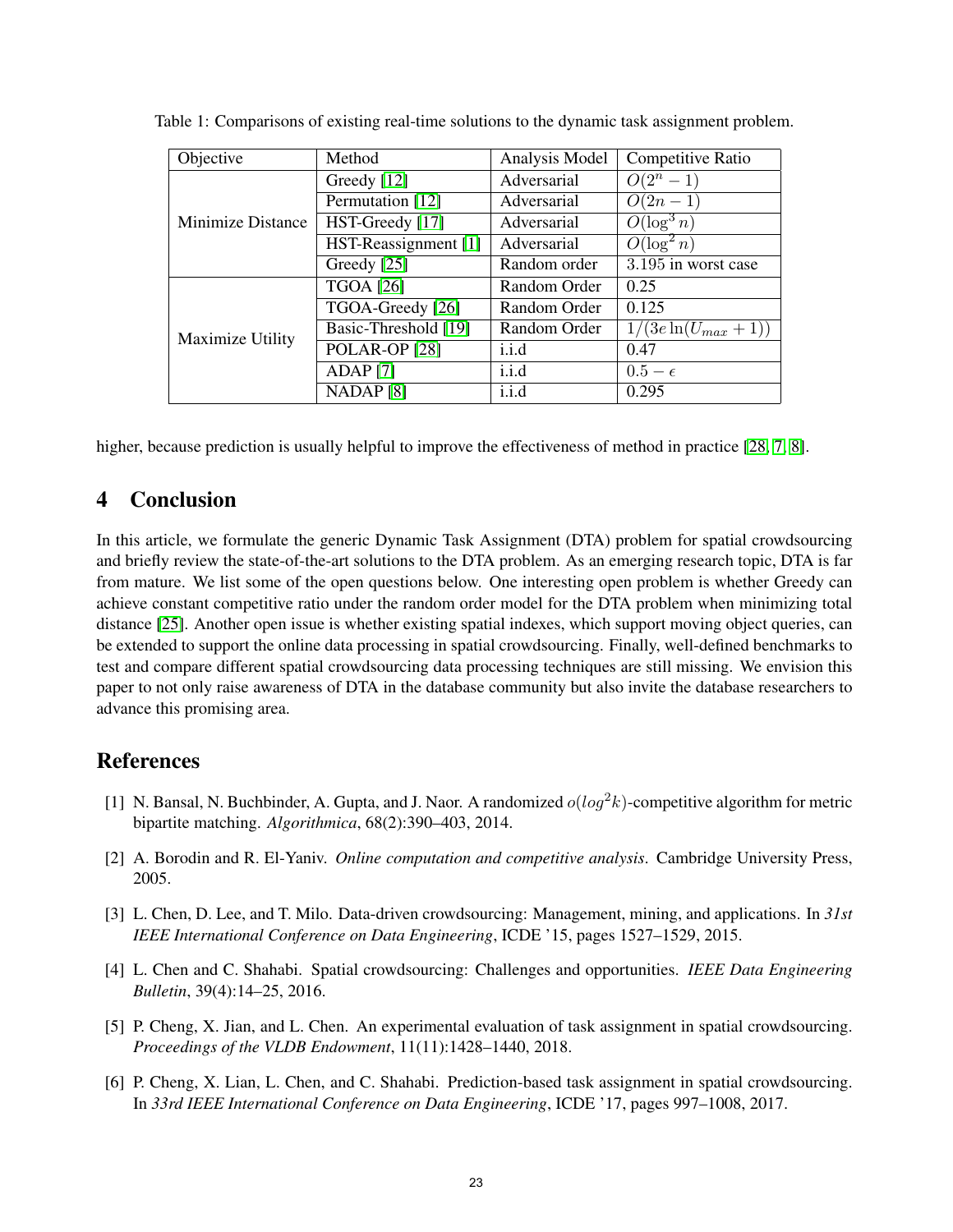- <span id="page-6-13"></span>[7] J. P. Dickerson, K. A. Sankararaman, A. Srinivasan, and P. Xu. Allocation problems in ride-sharing platforms: Online matching with offline reusable resources. In *Proceedings of the Thirty-Second AAAI Conference on Artificial Intelligence*, AAAI '18, pages 1007–1014, 2018.
- <span id="page-6-14"></span>[8] J. P. Dickerson, K. A. Sankararaman, A. Srinivasan, and P. Xu. Assigning tasks to workers based on historical data: Online task assignment with two-sided arrivals. In *Proceedings of the 17th International Conference on Autonomous Agents and MultiAgent Systems*, AAMAS '18, pages 318–326, 2018.
- <span id="page-6-15"></span>[9] J. Fakcharoenphol, S. Rao, and K. Talwar. A tight bound on approximating arbitrary metrics by tree metrics. In *Proceedings of the 35th Annual ACM Symposium on Theory of Computing*, STOC '13, pages 448–455, 2003.
- <span id="page-6-7"></span>[10] J. Feldman, A. Mehta, V. Mirrokni, and S. Muthukrishnan. Online stochastic matching: Beating 1-1/e. In *FOCS 2009*.
- <span id="page-6-0"></span>[11] H. Garcia-Molina, M. Joglekar, A. Marcus, A. G. Parameswaran, and V. Verroios. Challenges in data crowdsourcing. *IEEE Transactions on Knowledge and Data Engineering*, 28(4):901–911, 2016.
- <span id="page-6-12"></span>[12] B. Kalyanasundaram and K. Pruhs. Online weighted matching. *Journal of Algorithms*, 14(3):478–488, 1993.
- <span id="page-6-4"></span>[13] L. Kazemi and C. Shahabi. Geocrowd: enabling query answering with spatial crowdsourcing. In *Proceedings of the 20th International Conference on Advances in Geographic Information Systems*, SIGSPATIAL '12, pages 189–198, 2012.
- <span id="page-6-8"></span>[14] L. Kazemi, C. Shahabi, and L. Chen. Geotrucrowd: trustworthy query answering with spatial crowdsourcing. In *Proceedings of the 21st International Conference on Advances in Geographic Information Systems*, SIGSPATIAL '13, pages 304–313, 2013.
- <span id="page-6-11"></span>[15] J. Kleinberg and E. Tardos. *Algorithm design*. Pearson Education India, 2006.
- <span id="page-6-1"></span>[16] G. Li, J. Wang, Y. Zheng, and M. Franklin. Crowdsourced data management: A survey. *IEEE Transactions on Knowledge and Data Engineering*, 28(9):2296–2319, 2016.
- <span id="page-6-6"></span>[17] A. Meyerson, A. Nanavati, and L. Poplawski. Randomized online algorithms for minimum metric bipartite matching. In *Proceedings of the Seventeenth Annual ACM-SIAM Symposium on Discrete Algorithms*, SODA '06, 2006.
- <span id="page-6-3"></span>[18] M. Musthag and D. Ganesan. Labor dynamics in a mobile micro-task market. In *2013 ACM SIGCHI Conference on Human Factors in Computing Systems*, CHI '13, 2013.
- <span id="page-6-5"></span>[19] T. Song, Y. Tong, L. Wang, J. She, B. Yao, L. Chen, and K. Xu. Trichromatic online matching in real-time spatial crowdsourcing. In *33rd IEEE International Conference on Data Engineering*, ICDE '17, pages 1009–1020, 2017.
- <span id="page-6-10"></span>[20] H. To, L. Fan, L. Tran, and C. Shahabi. Real-time task assignment in hyperlocal spatial crowdsourcing under budget constraints. In *2016 IEEE International Conference on Pervasive Computing and Communications*, PerCom '16, pages 1–8, 2016.
- <span id="page-6-9"></span>[21] H. To, C. Shahabi, and L. Kazemi. A server-assigned spatial crowdsourcing framework. *ACM Trans. Spatial Algorithms and Systems*, 1(1):2:1–2:28, 2015.
- <span id="page-6-2"></span>[22] Y. Tong, L. Chen, and C. Shahabi. Spatial crowdsourcing: Challenges, techniques, and applications. *Proceedings of the VLDB Endowment*, 10(12):1988–1991, 2017.